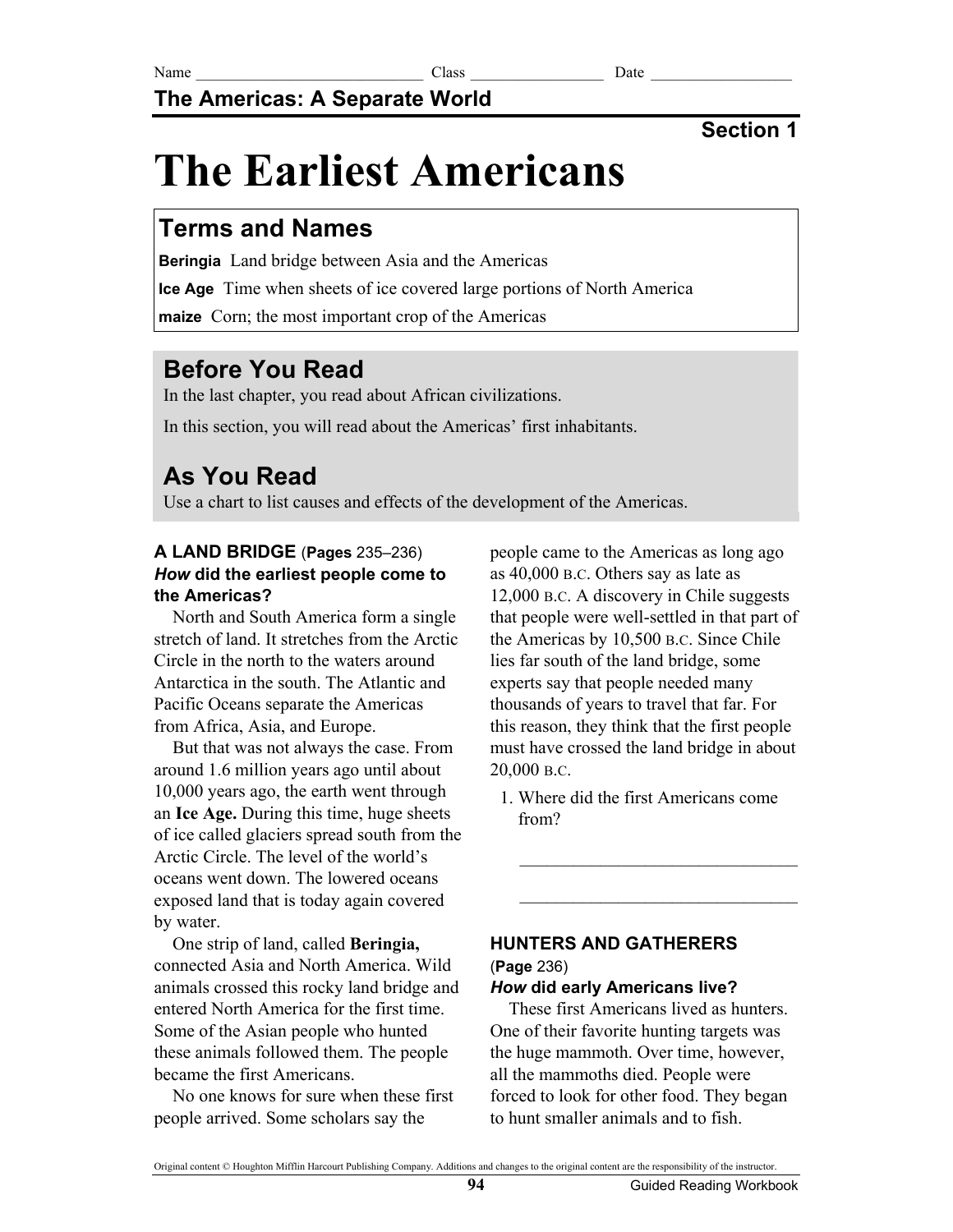They also began to gather plants and fruits to eat. They no longer had to roam over large areas to search for the mammoth, so they settled for part of the year in one spot.

Between 12,000 and 10,000 B.C., the climate changed. The Ice Age ended, and the world warmed up again. The huge sheets of ice melted, and the oceans rose again to cover the land bridge that connected Asia to the Americas. By this time, though, people lived from north to south in the Americas. They lived in many different environments and found ways of life suited to the place where they lived.

 2. What kinds of prey did the first Americans hunt?

#### **AGRICULTURE CREATES A NEW WAY OF LIFE** (**Page** 238–239) *How* **did agriculture change ways of life?**

 $\mathcal{L}_\text{max}$ 

 $\mathcal{L}_\text{max}$ 

About 7000 B.C., the people living in central Mexico started a quiet revolution—farming. It was the same kind of radical change that had happened in several spots in Asia and Africa. By 3400 B.C., they had several foods that they grew, including squashes, beans, chilies,

and the most important one—**maize,** or corn. Corn grew so well that a family of three could, in four months, grow enough corn to feed it for two years.

Over many centuries, farming spread throughout the Americas. In what is now the eastern United States and in the region of the Andes, people may have discovered the idea of farming on their own. In central Mexico, farmers became so skilled at growing corn that they could enjoy three harvests each year.

Farming had the same results in the Americas that it did in Asia and Africa. Growing food gave people a larger and more reliable food supply. As more people could be fed, they were healthier and lived longer. As a result, the population grew.

Because farmers produced so much food, some people could concentrate on other ways of making a living. They began to work in different arts and crafts and learned new skills. Some people became rich. They owned more than others and enjoyed a higher position in society. Some people became rulers. Others became their subjects.

 $\mathcal{L}_\text{max}$ 

 $\mathcal{L}_\text{max}$ 

3. Why was maize so important?